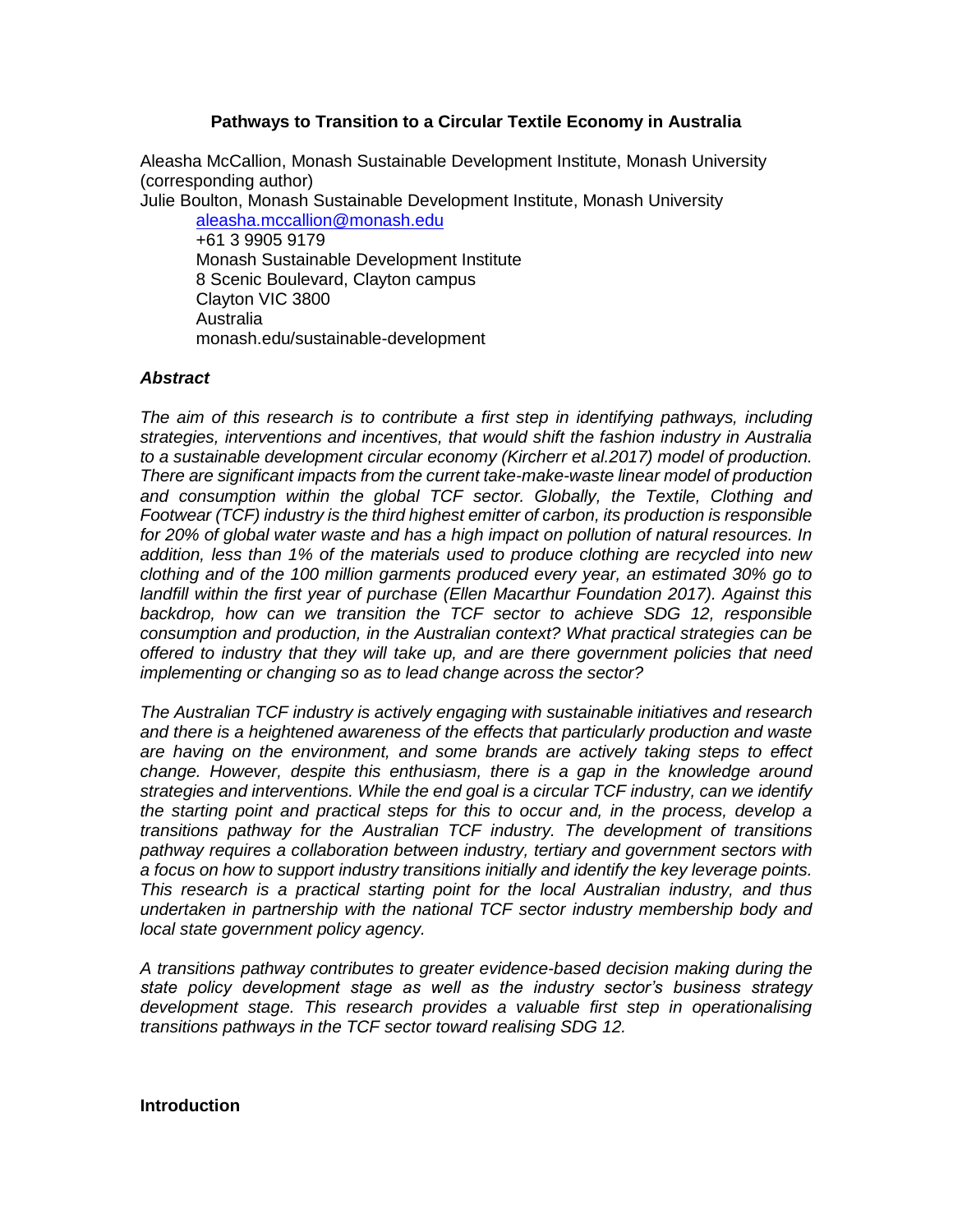The global Textile, Clothing and Footwear (TCF) industry contributes \$2.5 trillion to \$3 trillion to the world economy (Textile Exchange and KPMG 2018). It is also estimated 1 in 6 people in the world work in the global fashion supply chain (GCNYU Fair Fashion Center 2019). But the industry's economic contributions come at a significant cost. The TCF sector, and its current linear model of production, pose significant environmental risks and is garnering notoriety for its negative impact on natural resources. For example, the TCF industry is the third highest emitter of carbon, accounts for 8% of global greenhouse gas emissions (Quantis 2018), produces 20% of global water waste (UNECE 2018), uses 5 trillion litres a year for fabric dyeing, and uses mostly virgin inputs to produce clothing, with less than 1% of the materials used to produce clothing that are recycled into new clothing (Ellen MacArthur Foundation and Circular Fibres Initiative 2017). The consumption of TCF products is also having a severely negative impact on our environment, particularly as consumers are purchasing more clothing and textile products, yet they are using them less and keep them for half as long: of the 100 billion garments produced globally every year, an estimated 30% already go to landfill within the first year of purchase (Ellen MacArthur Foundation and Circular Fibres Initiative 2017). Up to 85 percent of the textiles (21 billion tons) sent to landfill each year (UNECE 2018).

Some of the trends and figures related to the TCF in Australia include:

- Australians are generating more commercial and industrial waste per capita than other OECD member countries. (Victorian Government 2019)
- Consumers spend AUS \$28 billion a year on fashion in Australia (Fashion United, 2018)
- 220,000 are employed in the fashion industry in Australia (Fashion United 2019)
- Australia exports AUS \$6 billion in TCF products annually (Fashion United 2019)
- A large percentage of clothing and textiles in Australia are imported (Neil, Bishop and Simpson 2017)
- An estimated 6000 kg of clothing is dumped in landfill every 10 minutes (Liu 2017)
- The enormous volume of discarded textiles is overwhelming charities and (Payne and Binotto 2017)
- In one Victorian council study textiles were reported to make up 3% of household waste, which was greater than glass (2%), steel and aluminium (2%), and on par with plastic (3%) (Victorian Auditor-General 2019))

All TCF stakeholders - industry, consumers and government - are increasingly becoming aware of the negative impacts of the current 'take-make-waste' linear model of production and consumption, and, globally, there is growing evidence of a willingness to move to a more sustainable production and consumption model, including inputs and end of life management of goods. Increasingly, and especially with the adoption of the Sustainable Development Goals framework, countries are considering, or are instituting, circular economy models that will also assist with meeting the targets and indicators of the Sustainable Development Goal 12 Responsible Consumption and Production. However, there appears to be a gap in knowledge around what the TCF industry (as well as other industries) in Australia are doing to approach this transition and whether there is consensus on exactly what to do.

### **Objectives**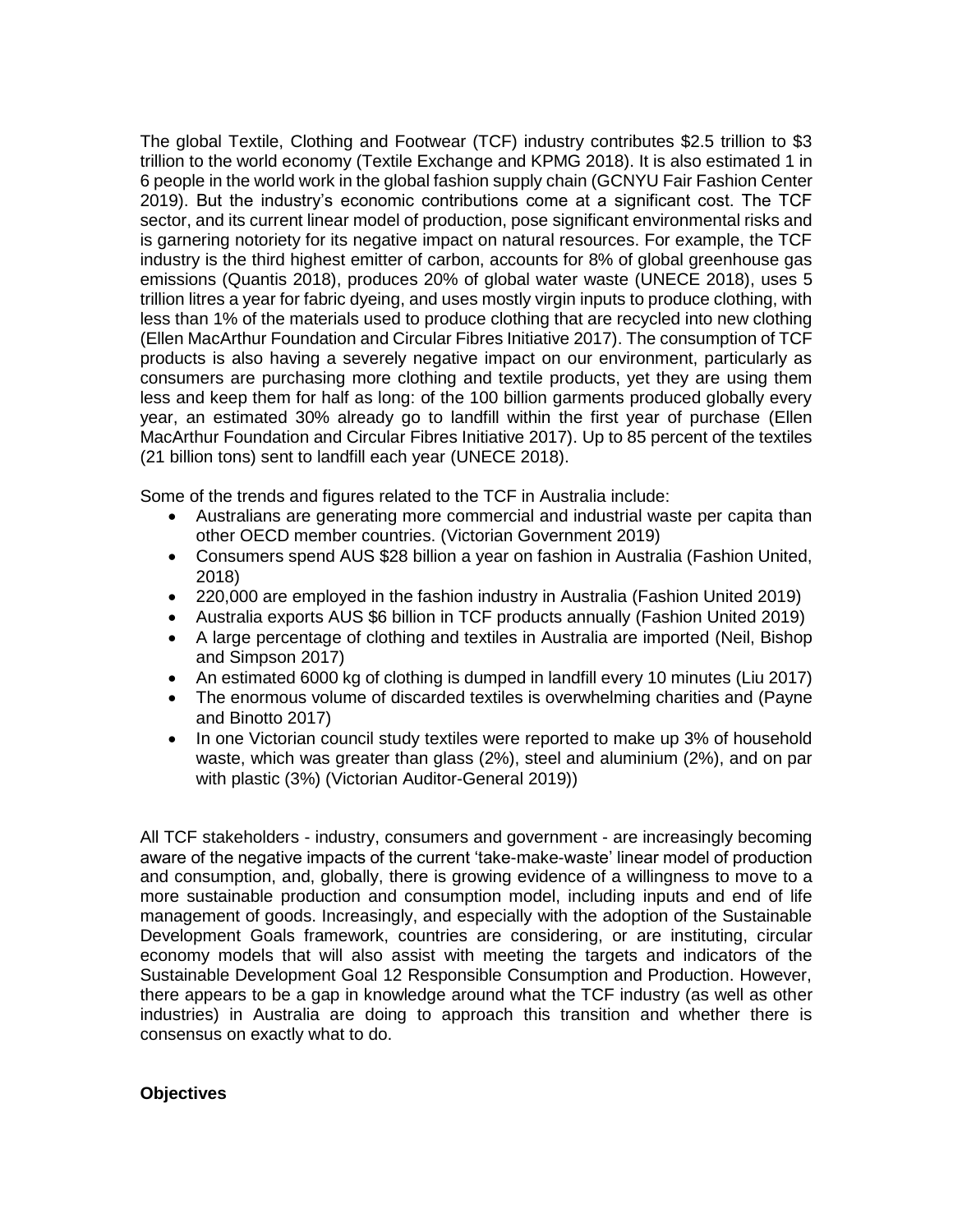This research aims to contribute to an understanding of the needs and interests of Australia's TCF industry to transition to a circular economy model of production. This paper presents a summary of findings from a series of interviews conducted with a select number of industry members from both large manufacturers, retail organisations and SMEs, coordinated in partnership with the Australian Fashion Council.

This needs assessment focused on sector insights within three broad objectives:

- 1. Develop an understanding of how the TCF industry in Australia defines sustainability and circular economy.
- 2. Engage with industry members to identify the sustainable and/or circular economy initiatives that are a priority for their organisation.
- 3. Identify the opportunities that may facilitate Australian fashion brands and retailers to adopt a circular economy model of production.

The needs assessment has been designed as an outcome of Phase 1 of an anticipated three phase research project. The proposed Phase 2 component is expected to explore obstacles and opportunities facing all stakeholders (e.g., via an online survey) while the proposed Phase 3 component focuses on developing a set of recommendations to transition to a circular textile economy in Australia. Phase 3 consists of summarising the levers, potential collaborations between industry, researchers, and government policy makers, and propose pathways that could support such a transition. Phase 3 also aims to contribute to greater evidence-based decision making during the Victorian government policy development stage where possible and inform business strategy development within the TCF sector more broadly.

# **Methodology**

To gain a comprehensive understanding of the current state of play in the TCF sector in Australia, acknowledging at the outset that the TCF sector is not a homogenous group, an exploratory qualitative approach was adopted. Interviewees were sourced through the Australian Fashion Council, who approached a number of its members via an email call out asking for participation (27 direct emails to industry members, and 1 group email to members and alumni of an industry incubator program). A total of ten TCF retail organisations and manufacturers agreed and were available to be interviewed.

Data was collected through semi-structured interviews with individuals (except one small team of two). A copy of the interview guide is provided in Appendix 1. The questions were designed to elicit knowledge of circular economy principles, current business approaches, circular economy success stories, enablers and obstacles, and future priority areas that interviewees believed could assist with transitioning.

Each interview lasted between 45-60 minutes, and was recorded provided that permission was granted by the interviewees. Interviews were transcribed and then imported into the qualitative data analysis software package NVivo to identify patterns of meaning across the interviews that provide insights to the research questions informing the project. Patterns were identified through an inductive process of data familiarisation, data coding,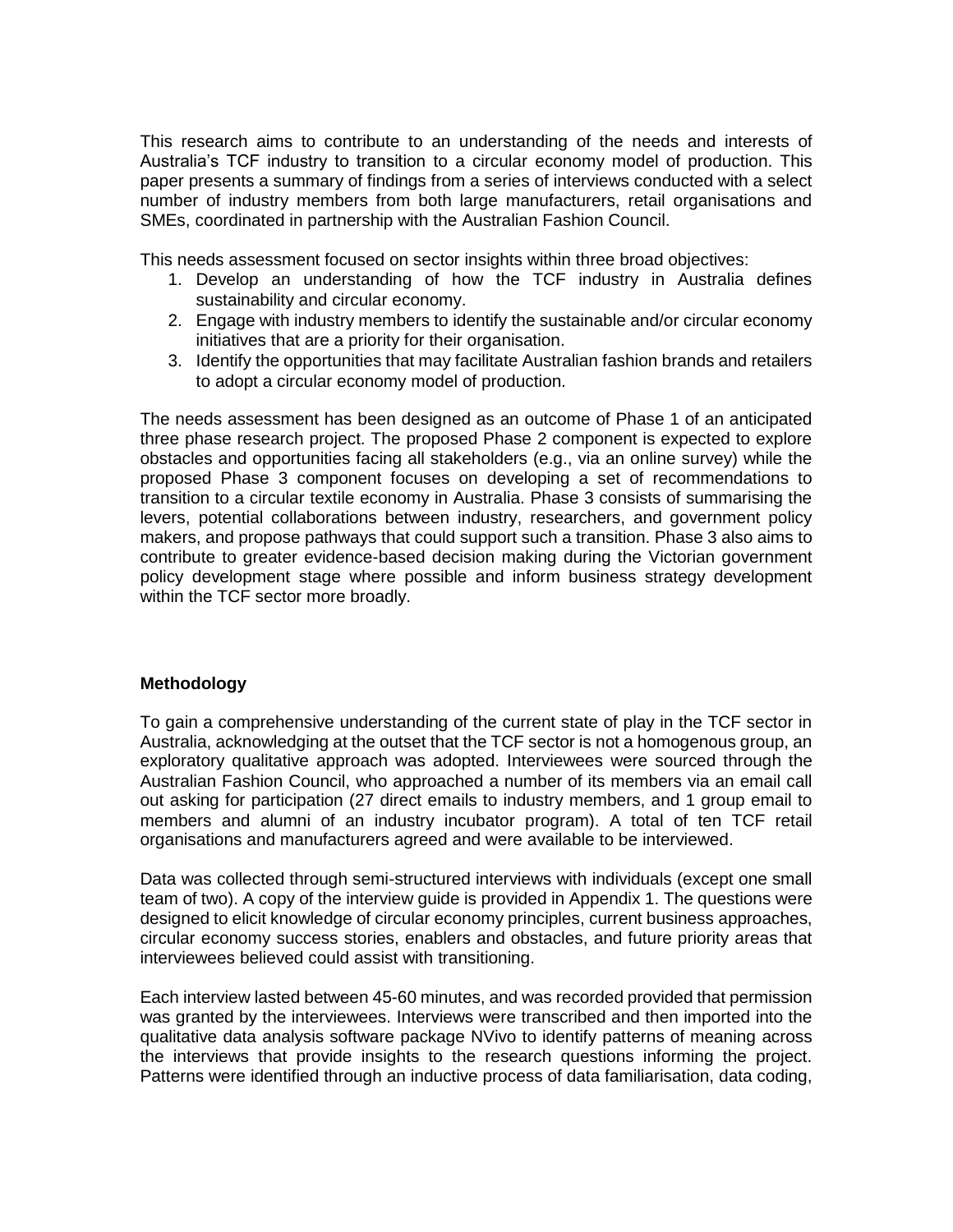theme development and revision, where codes and themes were directed by the content of the interviews.

An analysis of the NVivo outputs along with direct transcript reading was undertaken jointly by the co-authors and this resulted in a framework of overarching themes. These themes are presented as sub-headings in the following Results section. The subsequent discussion section draws on the findings and contextualises the findings to make some formative recommendations.

This research has limitations associated with generality of findings. While this report can contribute to a better understanding of TCF industry in Australia, the number of interviews were limited to 10 and coverage of some parts of the sector are missing, (including TCF union), therefore generalizing these findings to the whole sector may be limited particularly, as we know, the TCF industry is not homogenous. In addition, within the organisations only one to two people were engaged in the interview process which is a very small sample and the findings cannot therefore be guaranteed to either represent the organisation's view as a whole or be transferable to another context. Instead, this report should be read as providing a first step towards understanding the interests of the TCF sector in Australia to transition to a circular model of textile production. This is a first formative engagement with the TCF industry to gain some of initial insights

# **Results**

In this section, we have grouped and summarised the main themes that emerged under each of the interview questions. The six overarching themes include: definition of circular economy; state of play of the sector; enablers; barriers; and opportunities. A short summary of each is provided and, where relevant, direct quotes from interviewees that typify the insights are included.

### Profile of Interviewees

Of those interviewed, 2 represented micro business, 5 SMEs and 3 large enterprises. The majority of the intervieews (6) have 20 or more years in the industry, including two that have 30 years, and 2 had less than 10 years in the TCF industry but came with experience from other production industries including cosmetics. The interviewee roles ranged from COO, to Head of Sustainability, Advocacy and Sustainability, and a few had Circular Economy within their job title or portfolio. Almost all (6 of 10) had global or international experience and three of the interviewees were founders of their organisation. Seven of the organisations were either founded or had their head office based in Victoria. Two were based in New South Wales and one was located in Queensland.

### Definition of Circular Economy and Success Stories

The definition of circular economy that was articulated to all interviewees at the beginning of the interviews, was *"an economic system that replaces the 'end-of-life' concept with reducing, alternatively reusing, recycling and recovering materials in production/ distribution and consumption processes…with the aim to accomplish sustainable development, thus simultaneously creating environmental quality, economic prosperity*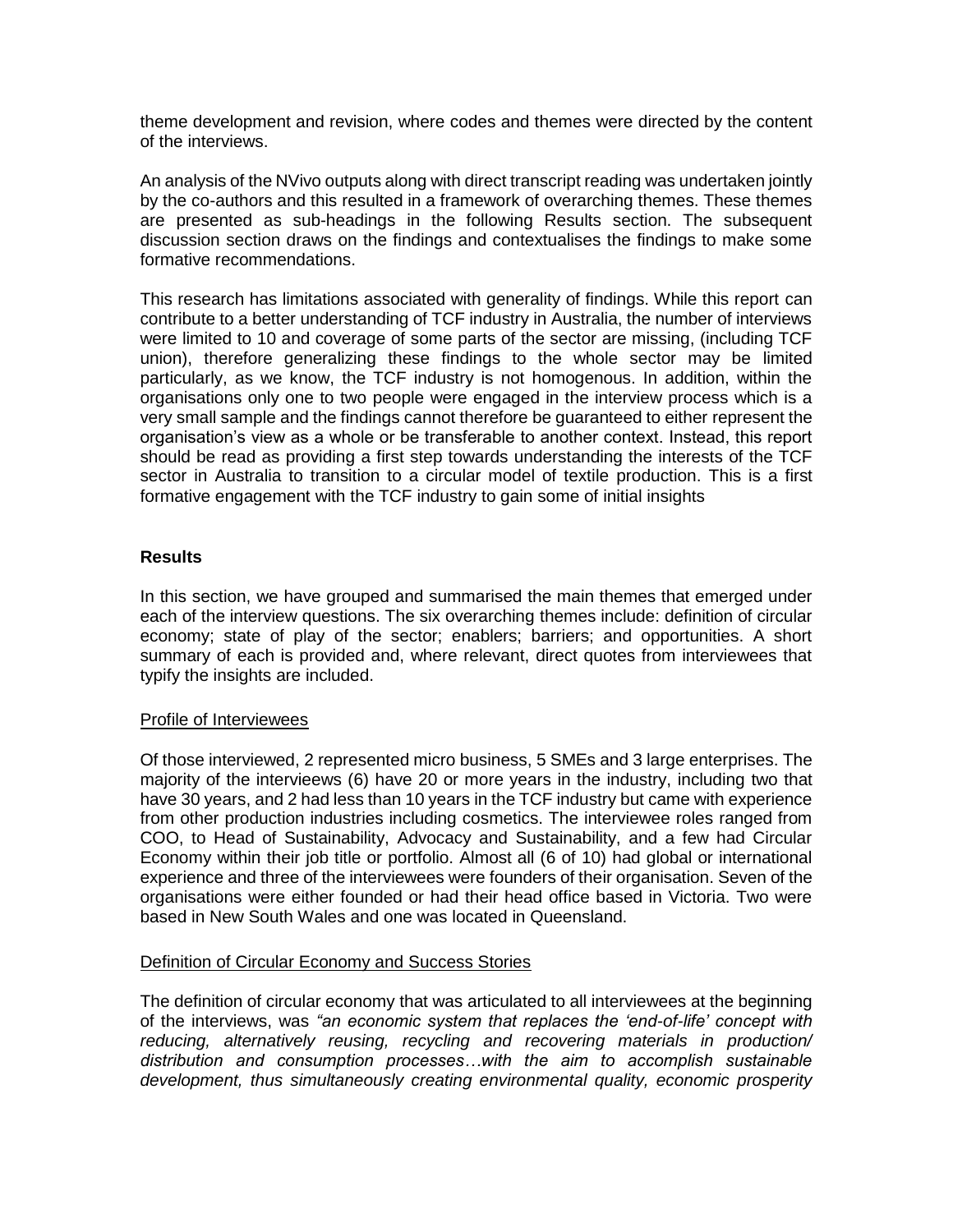*and social equity, to the benefit of current and future generations."* (Kirchherr, Reike and Hekkert 2017)*.*

While there was not a specific question asking interviewees to define circular economy, it was evident through introductory comments and answers to questions 2, 3 and 4 that, within the industry, there exists a range of interpretations (and therefore focuses) to what a circular economy includes. Some interviewees focused predominately on the whole lifecycle of the product, including inputs, manufacturing process, use behaviours and waste or end of life. A small number of interviewees held the view that circularity is focused primarily on the waste stream and recycling, and is less about the scope of inputs (here.

Circular Economy means different things for different people, and so having a common understanding will be important in any future government policies implementing circular economy business and production models. There was also some discussion over whether a circular economy in textiles needs to be broadened in scope, and looked at in conjunction with other industries.

Interviewees were asked to describe successful examples of circular economy principles in the Australian. TCF industry. Most interviewees found identifying successful domestic examples hard, at least in terms of commercial viability. Successes that were mentioned included: the reduction in the amount of virgin plastic used in manufacturing; take back schemes; and the developments around separation of fibres. The lack of identified successes, however did not equate to a lack of discussion around the awareness of the impacts of the current linear model of production, nor the sense of urgency of adapting circular principles.

*"There's no other way forward. This industry won't exist if it doesn't change. We know that there's no way that we can continue to operate in the way that we are because it is so environmentally damaging. It has such a huge impact on human rights and mostly in relatively negative way. We understand that there's no way that in its current model that can continue to operate in that way and that's what drives me in this area is that I recognise that these changes have to occur. And that's just, that's it. That's the only way that we look at it."*

### Current Circular Economy Approaches

Of the 10 TCF retail or manufacturing interviewees, eight identified sustainability initiatives implemented in their organisation which ranged from basic to more advanced in terms of progressing towards circularity. The two participants who reported no specific environmental sustainability or circular initiatives highlighted instead the quality of production and durability of their products. One interviewee focused specifically on ethical production and socially sustainable sourced as a core focus over environmental initiatives.

The sustainability or circular economy related initiatives reported by interviewees focused predominately on managing inputs (including material selection and design, certification and product sourcing, manufacturer selection and supply chain management). While to a lesser extent, interviewees also highlighted access to scalable and commercially viable solutions for waste management and end of life alternatives as focus areas. Consumer awareness and industry collaboration were also noted as themes here.

Although many interviewees reported being engaged in one or more of these areas, there appears to be a range in the level of commitment to pursuing a circular economy model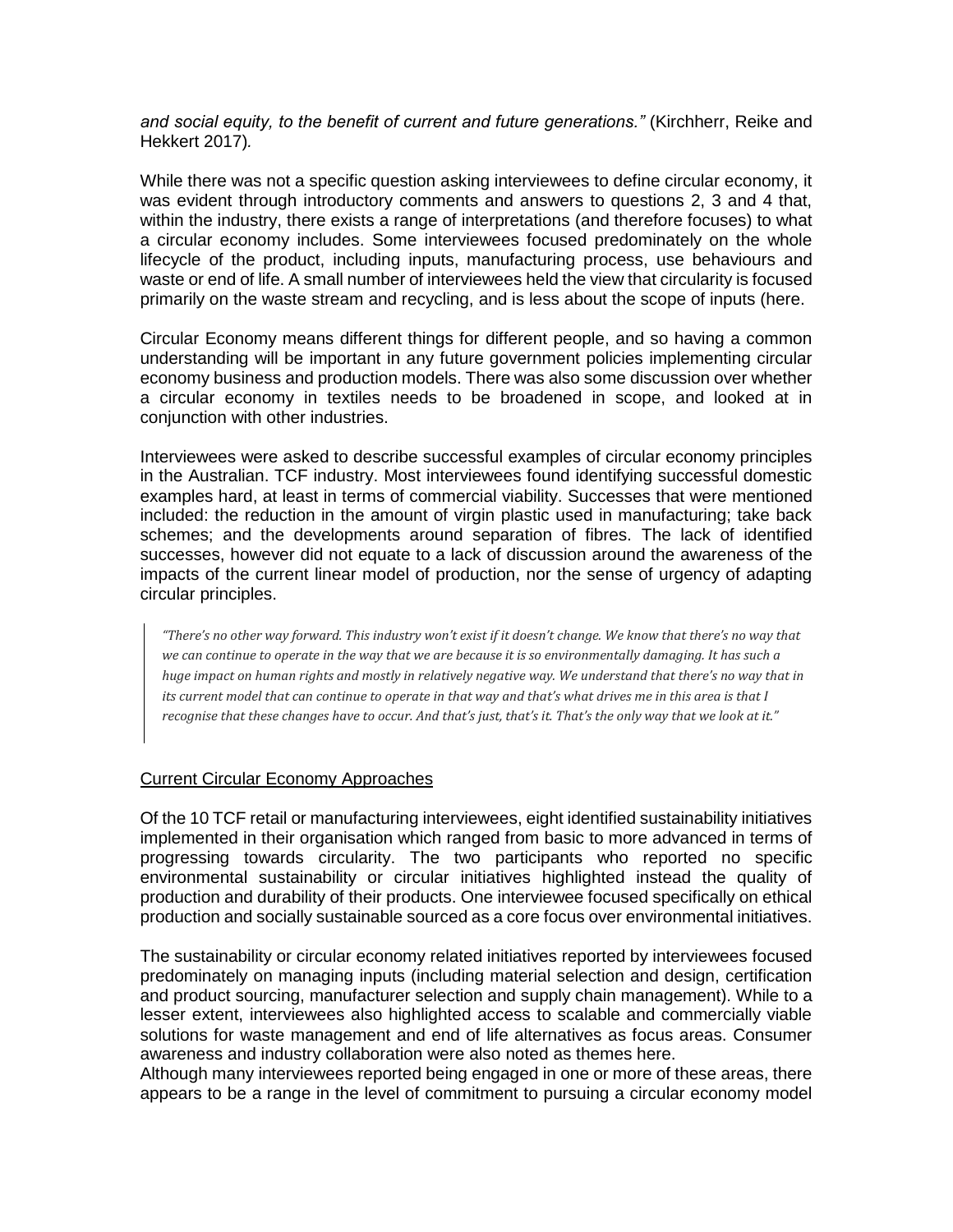of production. For some, the concept is not central to the business. But for others, circular economy principles are either core, or are becoming core, to the business.

In terms of the changes being made to production, there is a growing focus on inputs to achieve the business objectives with improved material selection at the design stage, including sourcing recycled, recyclable or sustainable materials being invested in. Three of the interviewees described a commitment to conducting Life Cycle Assessments (LCAs) for all product units for sale. The use phase of products was mentioned by multiple interviewees and included increasing consumer awareness of the impact of TCF products, how to repair and reuse products and ensuring that, when it is time to retire products, clear options are provided and available. One organisation had implemented additional labelling on the inside of garments which provided more detailed information for the consumer to extend the life of the garment. The end of life alternatives that were most spoken about included: take back schemes; separating fibres; and recycling. One organisation had already piloted a take back and resell program which was very successful but had yet to be scaled, and the majority of interviewees articulated a waiting game in so far as take back scheme because all they could do was stockpile it currently.

### Enablers

Interviewees were asked what factors or circumstances have supported the implementation of circular economy/sustainability initiatives that are currently being pursued or invested in by the interviewees' organisation. The responses can be thematically clustered into three key areas: leadership (including strategy and targets development), knowledge base and access to information, and consumer awareness or consciousness.

A number of interviewees reported that leadership on sustainability within their organisation is paramount, including support and understanding of the issues at the executive and board level in public companies and commitment by founders in privately owned businesses. Leadership by the organisation around the issue of sustainability more broadly was also highlighted as a pull factor in terms of attracting and retaining employees to work for the organisation and, for some, seen as part of a brand's global responsibility.

Composing, drafting and implementing endorsed program initiatives or targets linked with circularity or SDG targets were referenced as evidence of a commitment to leadership and vision. Many of the organisations published their strategy or goals to the public, while others, while internally circulating strategies and goals and/or making formal commitments, did not publish to the public domain.

Almost all of the interviewees described a significant investment in the organisation's knowledge base, along with a commitment to research sustainability initiatives and circularity, is required to support internal leadership and understanding of circular economy. The maintenance of the organisation's knowledge base was identified as a requirement and formed part of the active investment in recruitment of experienced and knowledgeable professional staff, positions were created and talent brought in house as well as ongoing staff professional development and industry conference attendance.

Multiple interviewees reported on the influence of a more conscious consumer and the demands that this places on how a business operates, including whether a business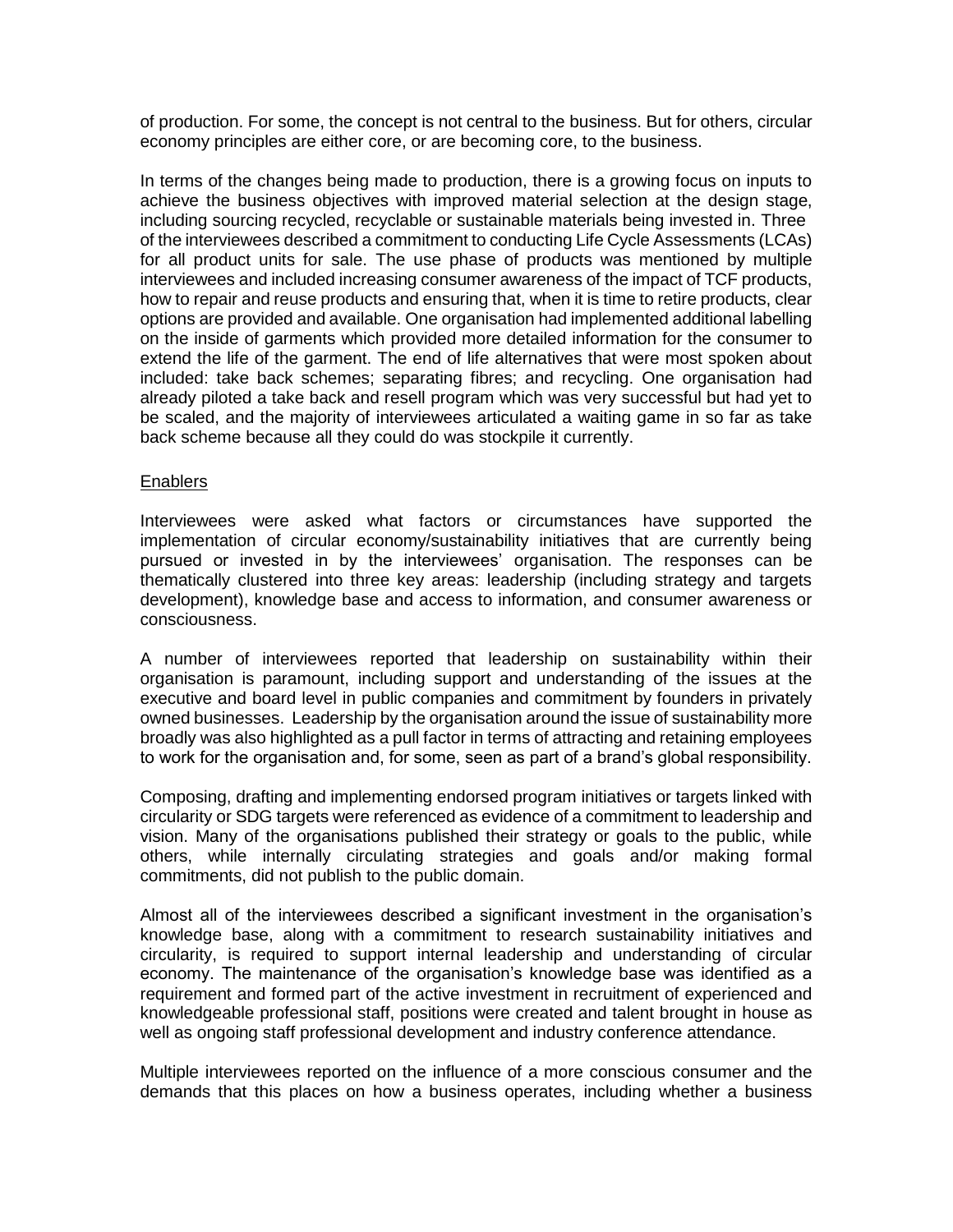adopts a circular economy approach. Although there is evidence to suggest that a growing number of consumers are interested in transparency, interviewees stated that consumers need more information about the raw materials and manufacturing processes involved in making TCF products, as well as what occurs when items are washed and, ultimately, disposed of. Linked to this, a number of responses called for increased consumer education, notably on the environmental impact that consumption can have.

### **Barriers**

Interviewees were asked what factors or circumstances have hindered the implementation of circular economy/sustainability initiatives in their organisations, and more broadly in Australia. The resounding response was that there are no "*complete solutions yet*." The barriers described can be clustered within four key themes: complexity, access to information, consumer behaviour, and limitations of scale – including to recycling infrastructure, sourcing sustainable materials and financial support for scaling innovation.

The sheer complexity of embarking on the journey to circularity was outlined in a context of already extensive and layered system. Interviewees described the complexity of working to identify a solution or alternative to a high impact problem, only to learn of further challenges with the so-called solution. The context of an expansive TCF supply chain was identified as innately complex where by one transition or substitution was not easy to implement even when the organisation had the conviction to do so.

At the same time as growing an in-house knowledge base, interviewees described a considerable need for coordinated access to information. Options proposed included an open source database of materials that covers inputs and end of life options; as well as collaboration between apparel brands in coordinating leadership and understanding in the Australian context (e.g., who is doing what).

Although conscious consumers may support the transition by the TCF industry towards more sustainable products, the perceived enormous lack of consumer awareness is seen as a critical barrier to implementing more circularity. Interviewees reported that what consumers choose to purchase and what consumers see value in or de-value directly impacts those working to create better products. This was also seen as a key issue when it comes to the improving the use phase of TCF products, which appears to be a less explored aspect of implementing circularity within the interviewee's organisations. Consulting behavioural science to drive the endorsement of conscious consumption may be key to accelerate a local push for circularity (Lauren, et al. 2019).

Every interviewee noted the lack of infrastructure and innovation in the textile manufacturing space as a critical barrier. The limited on-shore manufacturing capability in Australia is seen as problematic when it comes to developing and scaling innovative solutions locally including implementing end of life alternatives that have circular economy principles embedded - that a product is recycled again and again (e.g., scaled waste collection of materials for recycling). This barrier also impacts on other parts of a circular economy approach, critically for example, a take back scheme. Furthermore, even when recycled material is invested in, the current nature of the recycling industry is limited in so far as integration across industries or product categories. To this end, DEWLP's (2019) Issues paper probing the development of a circular economy policy in 2019, underlines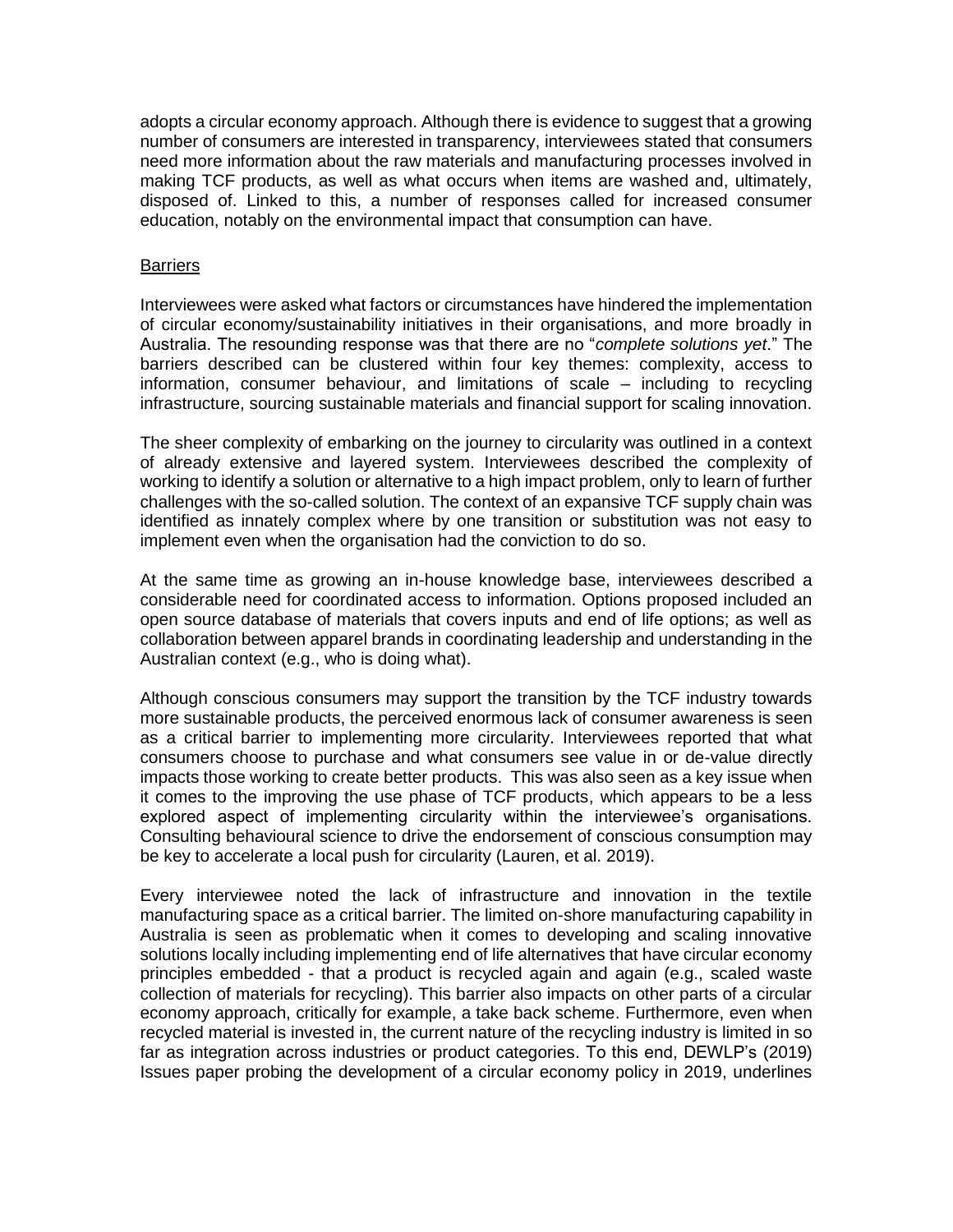the risk posed by textile waste streams, as the lack of an adequate recycling infrastructure inhibits the transition towards a circular textile economy.

Having access to standard or innovative solutions was identified as challenging for the smaller Australian TCF businesses. In addition, these smaller businesses noted that they are often having to do the research for sourcing inputs on behalf of their suppliers, because they don't have the influence of scale that would compel their supplier to otherwise change. Interviewees reported little to no financial support, for example available government grants, that they identified their business would be eligible for to support their transition or scale their innovative approaches (ie. zero waste).

#### **Opportunities**

Despite the numerous barriers, interviewees had a number of ideas and approaches to encourage uptake of circular economy principles in the Australian textile industry at all stages of the product life cycle. The opportunities identified by interviewees are summarised in this section.

The opportunities for innovation and infrastructure exist at both the input and output stage. For inputs, there are opportunities to provide assistance to build more responsible supply chains and scale the sourcing of sustainable materials. At the end of life stage, infrastructure for the collection of textile waste was mentioned, (including home collections, curbside collections or centralised collection points). However, the biggest opportunity (which also happened to be the biggest barrier) is with investment (national or local) in textile recycling manufacturing (technologies/systems). Calls were also made for further research to be done in Australia to expand the available sourcing of sustainable or circular materials, including raw fibres.

Education at all levels was identified as a significant opportunity from the interviewees. To begin with, consumer education is a must. There is also an opportunity to educate future industry professionals, in particular educating designers as part of their studies. Finally, knowledge sharing (and even product samples for design and testing) between industry and universities or research institutes was also an identified opportunity to increase research and development on all aspects of the system.

Government regulations can support businesses transition to a circular economy. Opportunities for regulation mentioned by interviewees included input regulations, standardsised labelling and licences for developing products. Additionally, "*while increasing levels of commercial and industrial waste are being recycled, policies are required to ensure that waste recycling is a feasible and desirable option for business and industry" (Transforming Australia).* 

Interviewees reported an awareness that embarking on circular economy is not something that the TCF sector can do alone, and so collaboration is key. Collaboration opportunities suggested included creating a textile innovation and recycling park, developing a shared knowledge base of who is doing what and where across Australia; and regular meetings with key representatives from across all states to support a collaborative approach to "*the good things going on and move things forward in a structured, organised format."*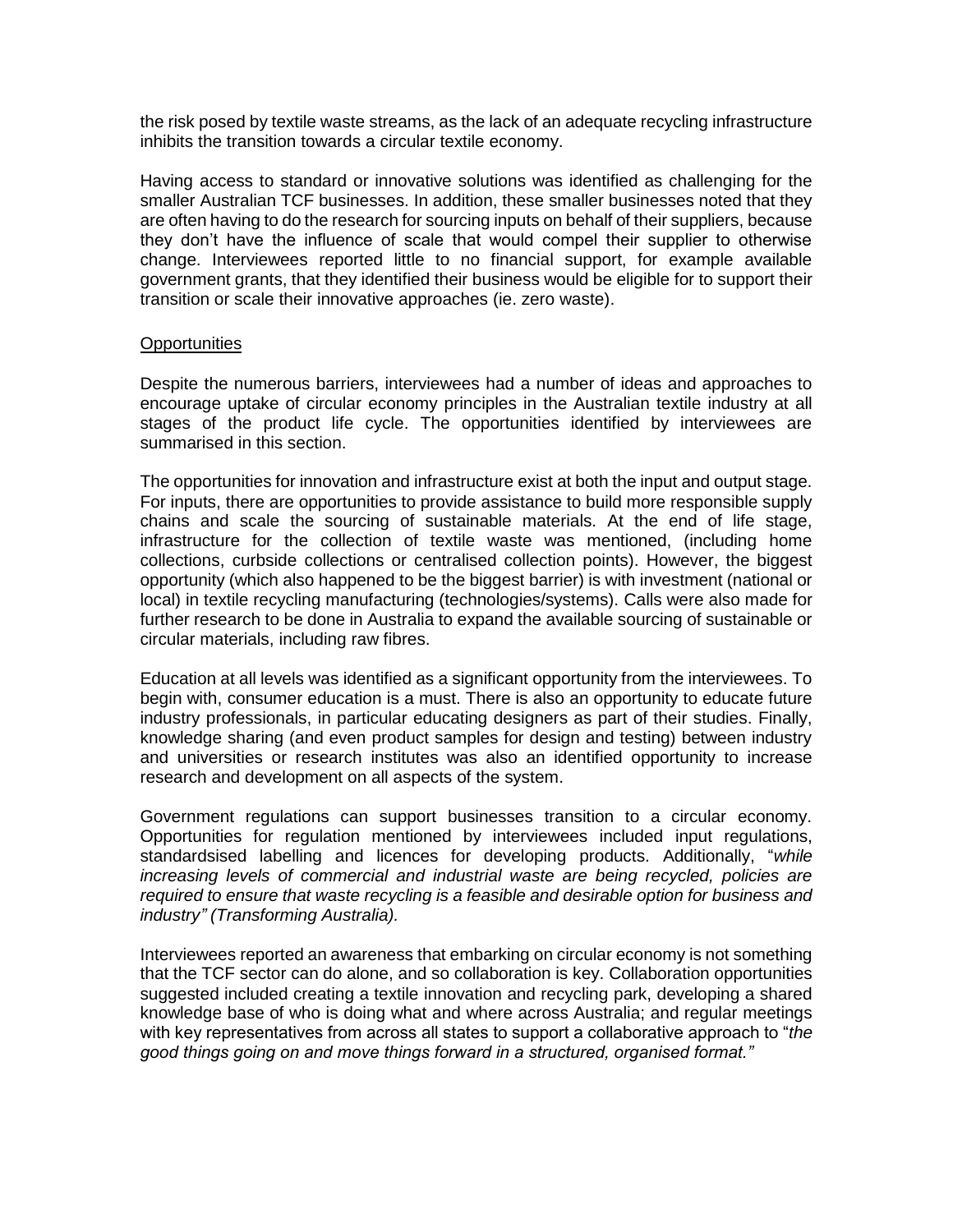### **Discussion and Recommendations**

The aim of this study was to contribute to a formative understanding of the interests of Australia's TCF industry to transition to a circular economy model of textile production.

From the interviews conducted, participants reported a range of organisational approaches and where the current priority investment areas are, as well as where they see the future opportunities existing and what will get traction for change in this sector. These findings, compiled into themes, are instructive and provide useful formative sector insights. Perhaps the most telling outcome, however, is that while there is interest and appetite for a circular economy approach to be applied to the TCF industry in Australia, there are different focus areas within the sector, specifically whether the various components that constitute a circular economy approach apply equally across a product lifecycle or system.

The Ellen MacArthur Foundation (2017) states that in order for a transition to a circular textile economy to occur, the following four aspects need to be addressed;

- 1. Phase out substances of concern and microfibre release;
- 2. Transform the way clothes are designed, sold, and used to break free from their increasingly disposable nature;
- 3. Radically improve recycling by transforming clothing design, collection, and reprocessing; and
- 4. Make effective use of resources and move to renewable inputs.

A true circular economy is broader than only considering the inputs (ie material selection) and is also broader than only considering end of life options for textiles. However, possibly because the TCF industry in Australia is not a homogenous group, (Australia's TCF industry includes on-shore manufacturers, offshore production, larger retailers who predominately import) with a range of business drivers and objectives, there appears to be a variety of opinions as to what should be included in a TCF circular economy. Some see waste or end of life as the only focus that matters, while others are focused on the inputs, others still consider the entire life cycle. Consequently, we are seeing a divergence of focus around circularity which may hamper future efforts.

Australia has shown a variety of circular initiatives in other sectors, such as electronic and household waste. Circular economy in textiles should not be looked at in isolation given that collaborative efforts have proven to be imperative for a systemic transformation (Lehmann, et al. 2018). In 2018, the Australian government released the National Waste Policy (Australian Government 2018), which urges the country to move away from a linear into a circular model, preserving the long-term value of resources. Consequently, organisations in the TFC industry can play a critical role in achieving the SDGs due to the sector's vast size and scope (Textile Exchange and KPMG 2018). However, Grainger-Brown and Malekpour (2019) stress the need to provide firms with the strategic tools and guidance to facilitate implementation.

As international momentum increases toward achieving the Sustainable Development Goals, in particular SDG 12 (responsible production and consumption), it is expected that increased attention will be placed on the role that a circular economy could play across all industries, including the TCF industry. As noted previously, the negative impacts of the TCF industry are well documented and pressure is mounting for a systems shift to occur.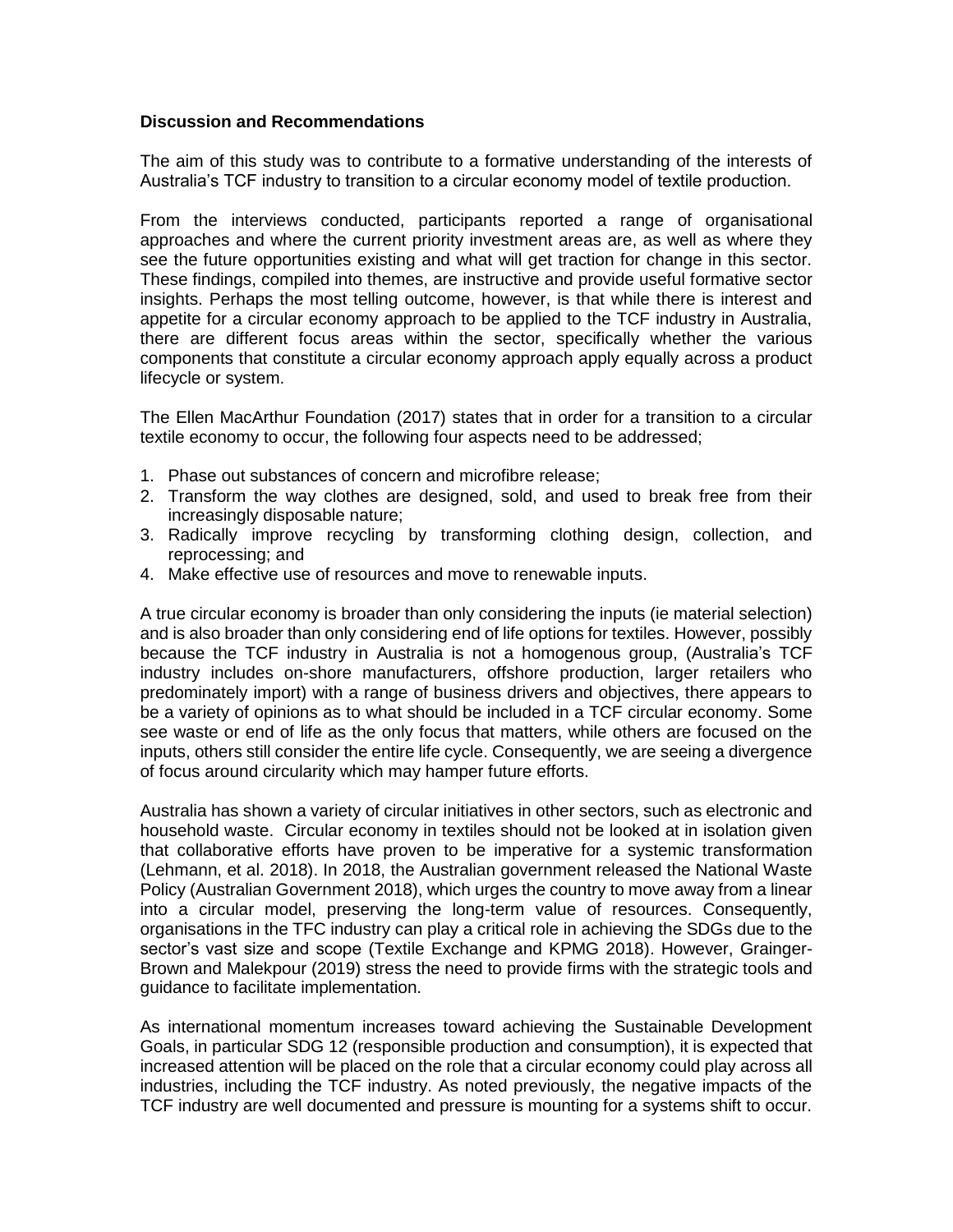Because of this, we recommend that the TCF industry be included in federal and local state(s) circular economic policy and action plan(s). This is important for several reasons, including:

- the amount of textile waste in Australia is higher than average amongst OECD economies and is expected to continue to grow as population increases;
- the critical waste challenge in Australia and the opportunity to develop a manufacturing and/or innovation hub around textile recycling
- the sustainable management of natural and recovered resources
- the links and benefits to other industries developing a circular economy for TCF will draw on solutions that are not specific to one industry alone and vice versa
- the opportunity to provide leadership on meeting SDG 12 locally and to draw parallels with other issues of global significance.

Finally, it is recommended to acknowledge that transition is not simply about implementing roadmaps, but that interventions must carefully puncture into movements along a transition curve, aiding the industry to progress towards the next phase of change (Buchel, et al. 2018). This evolution warrants a guiding vehicle that coordinates cross-industry initiatives and innovative capabilities, and facilitates adoption of disruptive interventions; Victoria could position itself as a leading actor.

# *References*

- Australian Government. 2018. "NATIONAL WASTE POLICY Less Waste, more resources." Sydney, 20.
- Beverland, Michael. 2017. "The Australian fashion industry is thriving, so where are the policies to take it to the world?" *Smart Company*, 19 5.
- Buchel, Sophie, Chris Roorda, Karlijn Schipper, and Derk Loorbach. 2018. "The Transition to Good Fashion." DRIFT, Rotterdam.
- DEWLP. 2019. "A circular economy for Victoria Creating more value and less waste." The State of Victoria Department of Environment, Land, Water and Planning, Melbourne.
- Ellen MacArthur Foundation, and Circular Fibres Initiative. 2017. "A New Textiles Economy: Redesigning Fashion's Future." Ellen MacArthur Foundation & Circular Fibres Initiative.
- Fashion United. 2019. *Fashion industry statistics Australia.* https://au.fashionunited.com/fashion-industry-statistics-australia.
- GCNYU Fair Fashion Center. 2019. *The fashion industry by numbers.* https://www.gcufairfashioncenter.org/.
- Grainger-Brown, Jarrod, and Shirin Malekpour. 2019. "Implementing the Sustainable Development Goals: A Review of Strategic Tools and Frameworks Available to Organisations." *Sustainability* 11: 1381.